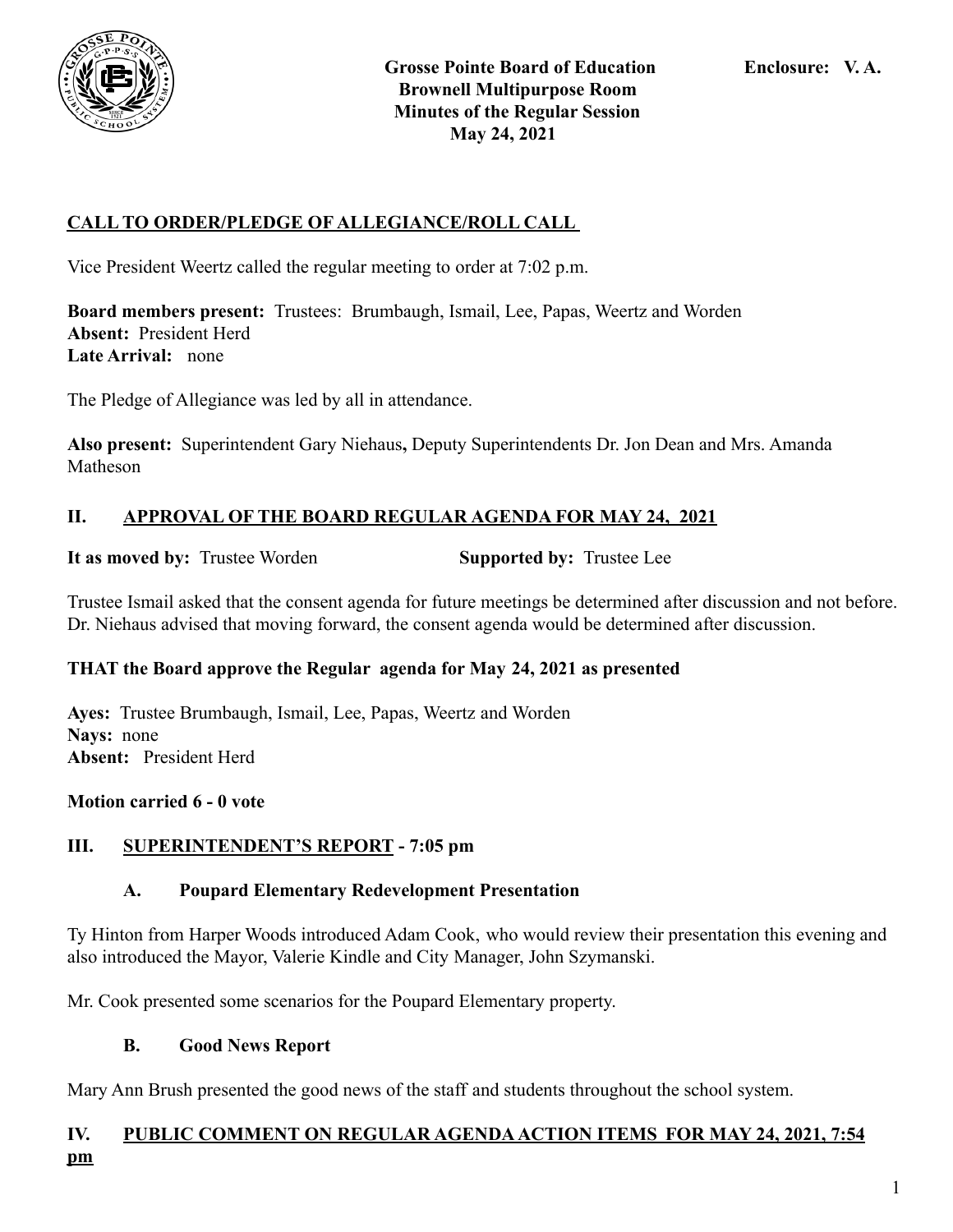No comments

## **V. CONSENT AGENDAACTION ITEMS FOR MAY 24, 2021 - 7:54 pm**

## **A. Approval of consent agenda for:**

**A.** Regular Meeting Minutes of April 28, 2021, Regular Meeting Minutes of May 10, 2021 and Special Meeting Minutes of May 11 and 12, 2021

**B.** Approval of Human Resources Report for May 24, 2021

Dr. Dean noted the new Athletic Director, Brandon Wheeler at South and the Special Education Supervisor, Emily Hiser.

- **C.** Approval of Resolution Recognizing Retirees
- **D**. Approval of WRESA 2021-22 Budget
- **E.** Approval of Chartwells Contract

**It as moved by:** Trustee Ismail **Supported by:** Trustee Papas

## **THAT the Board approve the consent agenda for May 24, 2021 as presented**

**Ayes:** Trustee Brumbaugh, Ismail, Lee, Papas, Weertz and Worden **Nayes:** none **Absent:** President Herd

## **Motion carried 6 - 0 vote**

## **VI. CONSENT AGENDA ITEMS FOR JUNE 14, 2021 7:59 pm**

**A. Approval of Special and Regular Meeting Minutes of May 24, 2021**

## **B. Approval of Policy Revisions**

- 1. BOE Policy 6320 Purchasing Delete
- 2. BOE Policy 6440 Cooperative Purchasing Delete
- 3. BOE Policy 6321 New School Construction, Renovation Delete
- 4. BOE Policy 6325 Procurement Federal Grants/Funds Delete
- 5. BOE Policy 6320 General Purchasing New
- 6. BOE Policy 6321 Construction New
- 7. BOE Policy 6325 Purchasing with Federal Funds New

Our attorney, Dana Abrahams, brought to the attention of Administration a deficiency in consortium type purchasing. She recommended the changes for the board to consider. These changes will align with the current practices.

# **C. Approval of G.A.A.A. #2**

Mrs. Matheson noted that the total revenues and unappropriated fund balance estimated to be available for appropriation in the general fund of the school district for fiscal year 2020-2021 is as follows: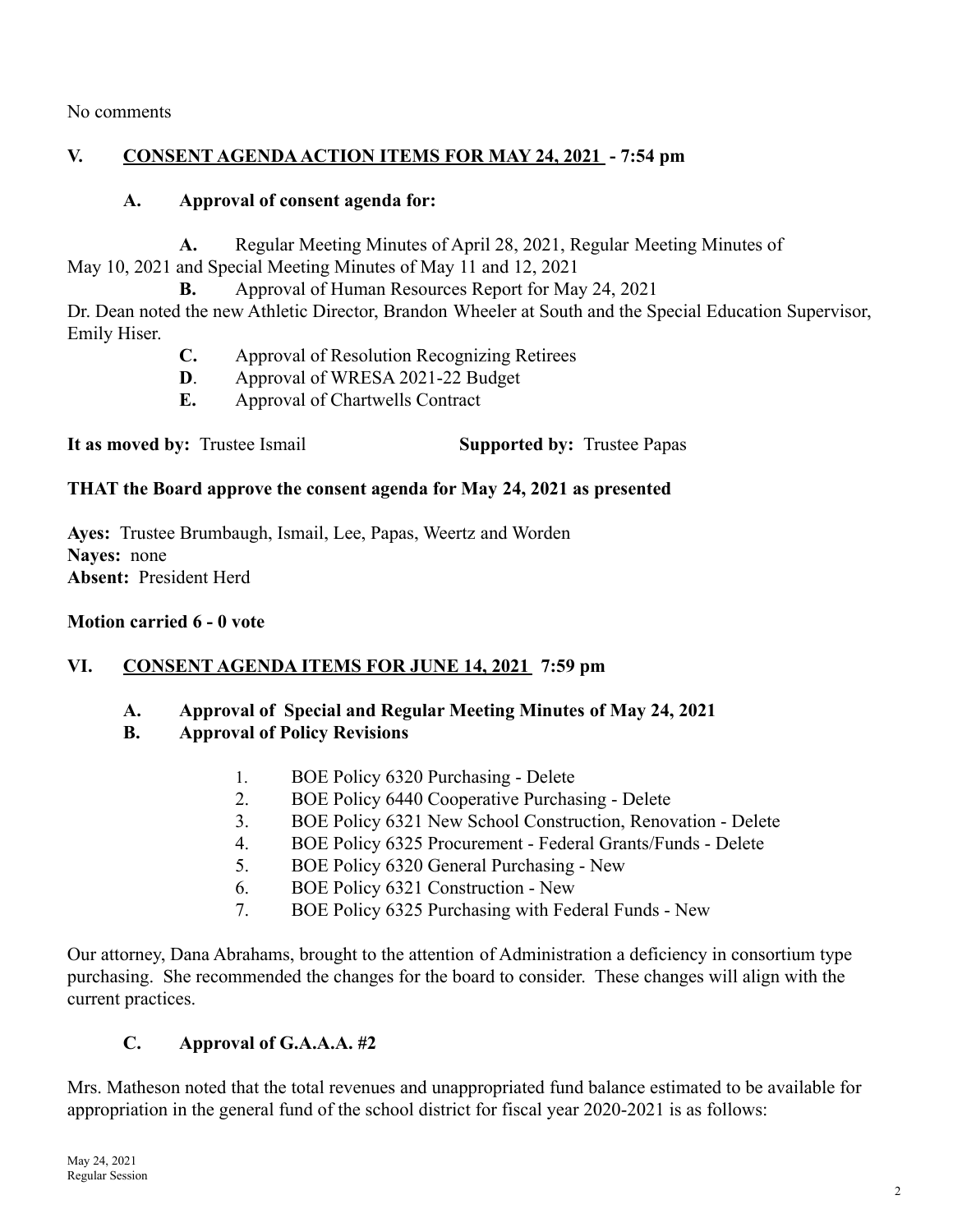## **Revenues**

Local \$ 25,103,778 State 64,445,919 Federal 9,704,564 Other Local Revenue 2,746,000 Incoming Transfers 1,458,495 Total Revenues \$ 103,458,756 Fund balance, July 1, 2020 18,383,032 Total available to appropriate \$ 121,841,788

## **Expenditures**

Basic Programs \$ 54,286,236 Added Needs 8,750,823 Pupil Services 6,713,606 Instructional Staff 5,155,730 General Administration 1,217,207 School Administration 7,043,573 Business Services 2,017,346 Operation & Maintenance 13,829,234 Transportation 1,149,500 Central 3,795,597 Athletics 1,890,843 Community Services 896,583 Other Financing Uses 1,295,727 Total Expenditures \$ 108,042,004 Fund balance projection, June 30, 2021 \$ 13,799,784 Total Appropriated \$ 121,841,788

## **D. Approval of District Copiers**

Chris Stanley, Director of Instruction Technology asked the Board to approve Toshiba Copiers, Print Management Solution, and Fax Solution for an amount not to exceed \$586,720 on June 14, 2021

# **E. Approval of French Ehresman Amendment #5**

Mrs. Matheson explained that French Associates has agreed to continue the strategic alliance with Ehresman Architects to provide architectural/engineering services for sinking fund projects at a rate of 6.25% of the cost of work or the previously Board of Education approved hourly rates. At this time, we have eleven sinking fund projects identified for the French/Ehresman team to be engaged.

# **F. Approval of Ehresman Contract**

Mrs. Matheson provided the Board with information on the sinking fund project team that has identified a project list and proposed that we engage Ehresman Architects to provide architectural/engineering services for the projects that are independent of our bond program. The largest project planned are the turf field improvements at the North and South ball fields; the cost of this work is estimated to be \$3,788,000 and Ehresman has proposed a fee for their professional services of 4.85% or \$183,718 plus reimbursable expenses.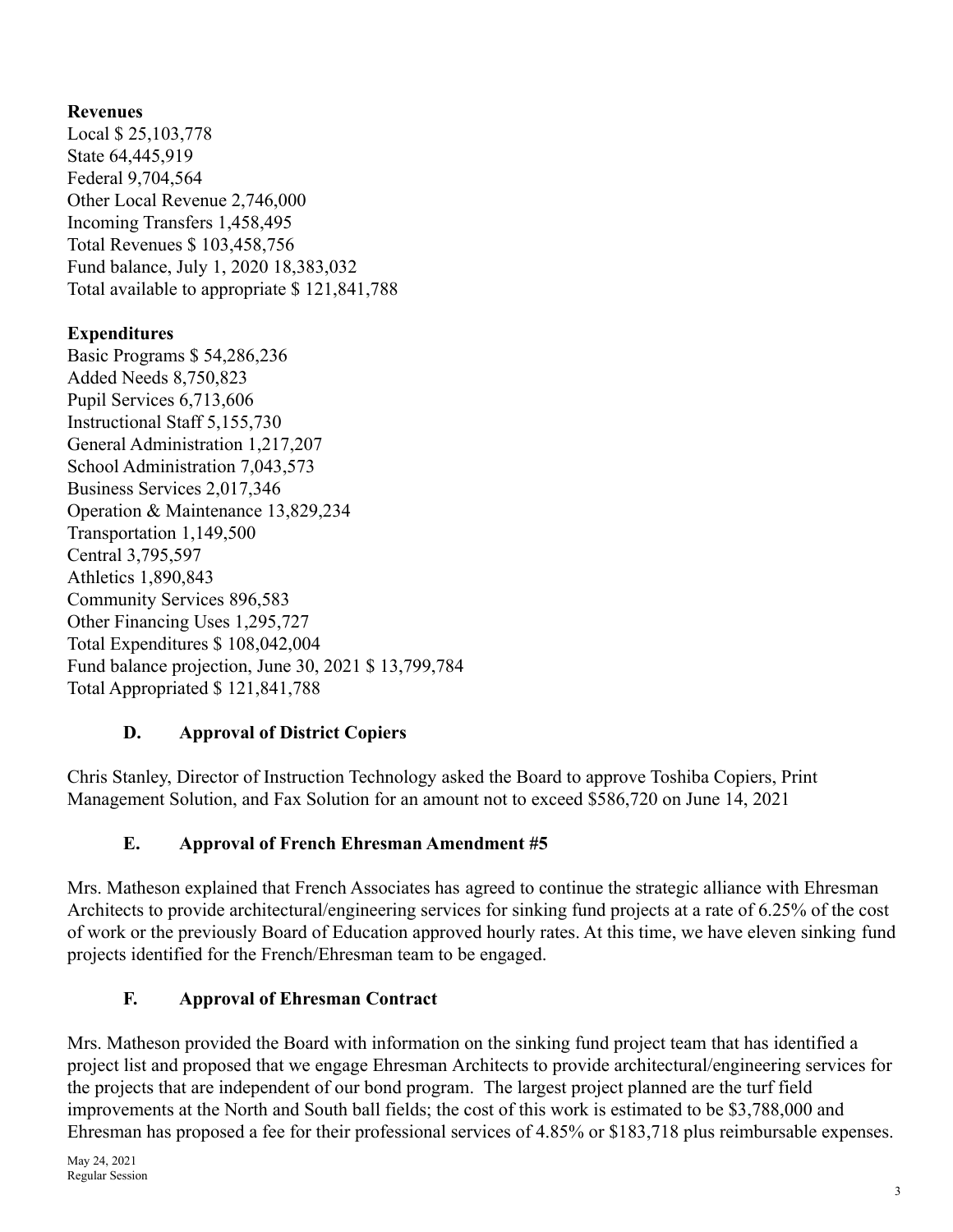As noted in their proposal, future services provided on sinking fund projects would be provided at a rate of 6.25% plus reimbursable expenses.

She also noted that a proposal for the Monteith ceiling fan replacement project that is estimated to cost \$82,500; the Ehresman fee of 6.25% or \$5,156 plus reimbursable expenses would be charged for this project.

## **G. Approval of Trinity Bus Contract**

Mrs. Matheson provided the Board with information for Trinity Transportation that provides student transportation for our special education, athletics, field trips, summer programs and one general education route. Our current contract expires June 30, 2021. Trinity Transportation has proposed to maintain all services for the 2021-2022 school year with a fee increase of 2.0%. This fee increase is comparable to other contracted services we purchase that have already been negotiated for next year.

## **H. Approval of Corrigan Moving Systems Amendment #1**

Deputy Superintendent Matheson, explained that Corrigan's original contract was awarded in the amount of \$161,000. Amendment #1 increases the contract by \$56,824 plus contingency of \$5,683. Mrs. Matheson noted that items for the Board to review are the Plante Moran Cresa recommendation letter, Corrigan proposal for move management at South High School and Corrigan proposal for mobile carts at North High School.

## **VII. AGENDAACTION ITEM FOR JUNE 14, 2021**

# **A. Approval of Series II Bond Sale Resolution**

Mrs. Matheson and Amanda VanDusen from Miller Canfield briefly explained that on November 6, 2018 the qualified electors of our District voted in favor of our bond proposal for \$111,040,000. On February 26, 2019 the Board of Education issued series I of our 2018 bonds in the principal amount of \$65,760,000, of which \$58,465,000 was issued to finance the projects authorized in the 2018 bond proposal. The 2019 bonds were sold with an original issue premium of \$9,489,109.75, which is counted against the total bond authorization. In order to complete the remainder of the bond program, we are requesting the Board of Education approve the resolution to sell series II of our 2018 bonds in the aggregate, not to exceed the principal amount of \$43,085,000.

# **VIII. INFORMATION AND DISCUSSION 8:32 pm**

# **A. GPPSS Extended COVID-19 Learning Plan Update**

COVID numbers are going in the right direction and we are back to face to face.

## **B. Check Register**

Mrs. Matheson noted that there is nothing out of the ordinary.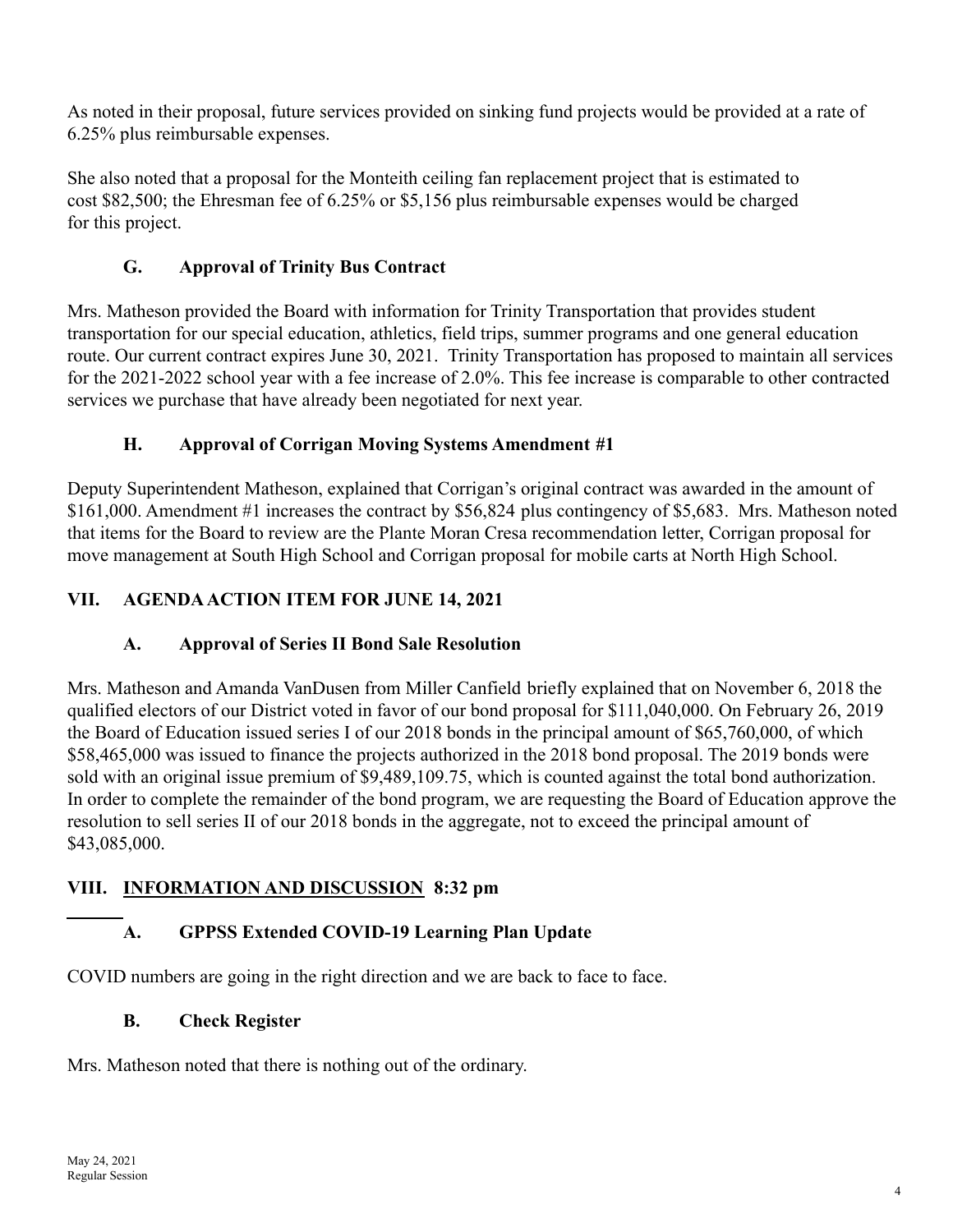### **Monthly Financials**

Mrs. Matheson pointed out the General Fund that the April State Aid payment is our seventh of eleven payments.

### **C. Elementary Program of Studies Update**

Mr. Howell updated the Board of the recent changes to the Elementary Program of Studies in their board packet.

## **D. OneGP Virtual 2021-2022 Update**

Mrs. Delgado and Mr. Stanley updated the board on Virtual 2021-2022. They did a survey to see if there is an interest for virtual classrooms and that there is an interest in moving forward with virtual learning, but would it be viable? We are looking at offering our Y5 to Grade 8 virtual. Enrollment will make the determination. May 26th will start the open enrollment process.

### **E. Board Requests**

No outstanding requests

## **IX. FUTURE MEETINGS OF THE BOARD**

**A.** BOE Facilities Committee, Thursday, June 3, 2021, 6:00 pm, 389 St. Clair, Board Room Trustee Lee noted that June 3 is the same night as the Grosse Pointe Foundation for Public Education Gala and that the Facilities Committee meeting will be held on Thursday, June 10, 2021 at 6:00 pm. Dr. Dean advised that June 10th is the rain date for GP North graduation. Please note that this meeting could be cancelled.

- **B.** Regular Meeting of the Board, Monday June 14, 2021, 7:00 pm, Brownell Multipurpose Room
- **C.** Regular Meeting of the Board, Monday June 28, 2021, 7:00 pm, Brownell Multipurpose Room
- **D.** BOE Facilities Committee, Thursday, July 1, 2021, 6:00 pm, 389 St. Clair, Board Room

## **X. PUBLIC COMMENTS ON NON-ACTION ITEMS - 8:57 pm**

Theresa Vogler, Pemberton, GPP questions the structure of the Grosse Pointe Public School System.

Terence Collins, 1222 Harvard, GPP questioned the deficit of 6.5 million dollars, unhappy with the Poupard discussion this evening and questioned equity and inclusion in Grosse Pointe schools.

## **XI. OTHER COMMENTS FROM BOARD MEMBERS AND SUPERINTENDENT - 7:40 pm**

**Trustee Brumbaugh,** no comment

**Trustee Papas,** no comment

**Trustee Ismail,** no comment